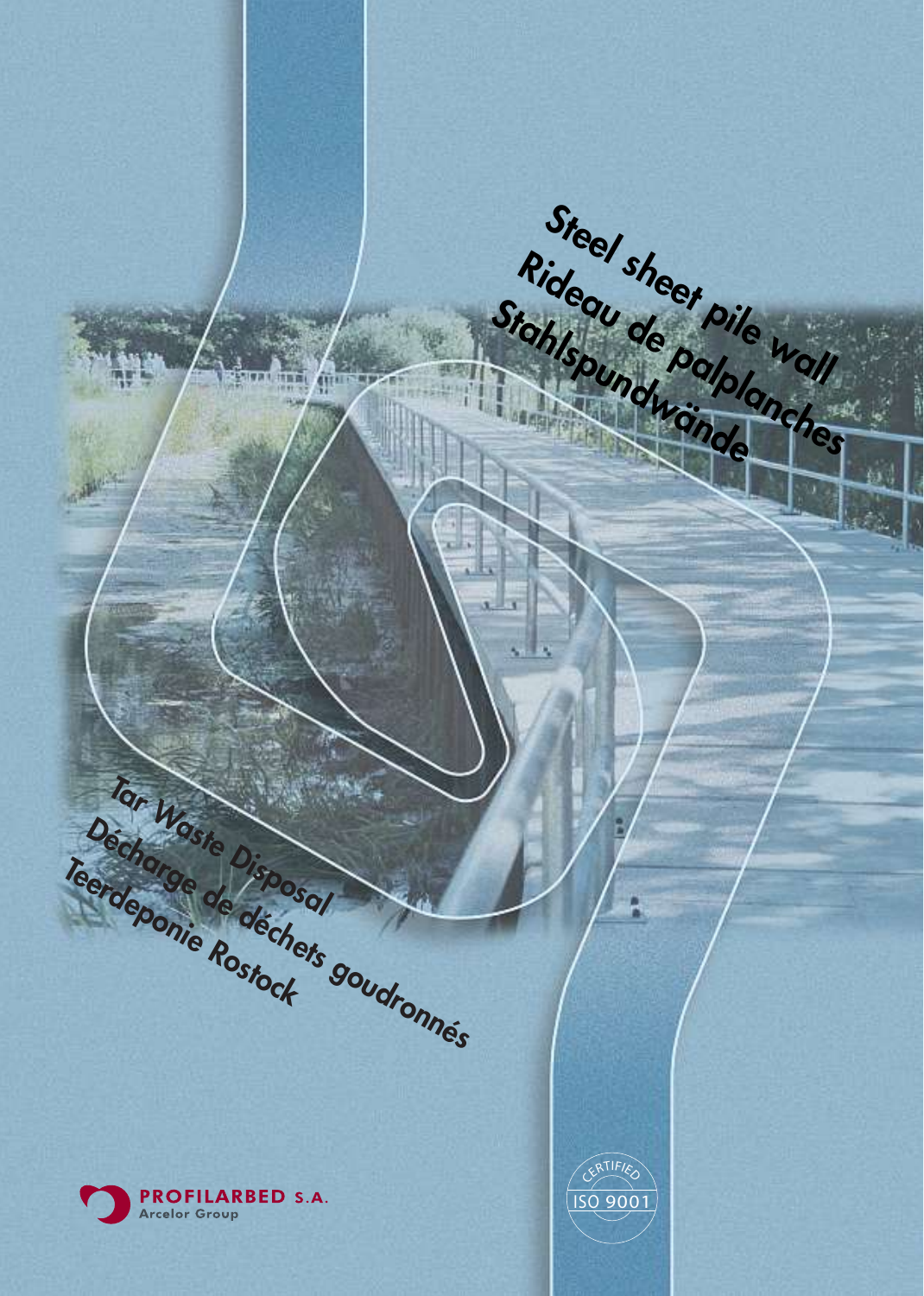

## **SEALING OF THE TAR WASTE DISPOSAL FACILITY AT THE OLD GASWORKS IN ROSTOCK, GERMANY**

# **ETANCHEIFICATION DE LA DECHARGE DE DECHETS GOUDRONNES DE L'ANCIENNE USINE** A GAZ DE ROSTOCK, RFA

# **SICHERUNG DER TEERDEPONIE DES ALTEN GASWERKS ROSTOCK, BRD**

#### 1. Existing situation

A heavy fuel oil-fed aas cracking plant. located on the site of Rostock's coal gasworks (built in 1856 and supplying the city and surrounding country until 1968), provided additional town gas capacity between 1959 and 1967. By-products from this plant were tarry condensates, for which marketable recycling technology had not been perfected, resulting in the storage of considerable avantities on open around adjacent to the gas cracking plant. As shown in figure 1, a rim bund was built at the time between the storage reservoir and the River Warnow in order to confine this "tar disposal area" and to prevent contamination of the nearby river during periods of flood. Continuous settlements had to be coun-

#### 1. Situation

L'usine à gaz de la ville de Rostock. construite en 1856, a alimenté en gaz la ville et ses environs jusqu'en 1968. Elle fonctionnait au charbon. Entre 1959 et 1967, elle a été complétée par une installation de craquage d'huiles lourdes aménagée sur le site et destinée à augmenter la capacité de production de gaz de ville de l'usine. Le craquage générait un sous-produit, des condensats aoudronnés, pour lesquels on ne maîtrisait pas encore de technique de valorisation commercialisable de sorte que des quantités énormes ont dû être mises en décharae à proximité de l'installation, sur des terrains restés disponibles. Afin de limiter l'étendue de cette décharge et éviter, en cas de crue, une pollution du Warnow voisin,

#### 1. Situation

Auf dem Gelände des 1856 errichteten Steinkohlegaswerkes Rostock, das noch bis 1968 für die Versorgung der Stadt und des Umlandes in Betrieb war wurde als zusätzliche Kapazität für die Stadtgasproduktion von 1959 bis 1967 eine Spaltanlage mit schwerem Heizöl betrieben. Als Nebenprodukt dieser Anlage fielen teerhaltige Kondensate an, deren verkaufsfähige Aufbereitung technologisch nicht beherrscht wurde. so dass erhebliche Mengen bis 1963 auf Freiflächen neben der Spaltanlage deponiert werden mussten. Zur Begrenzung dieser "Teerdeponie" und um bei Hochwasser eine Verschmutzung der benachbarten Warnow zu vermeiden wurde damals ein Randdamm zwischen Becken und Fluss errichtet, siehe Bild 1.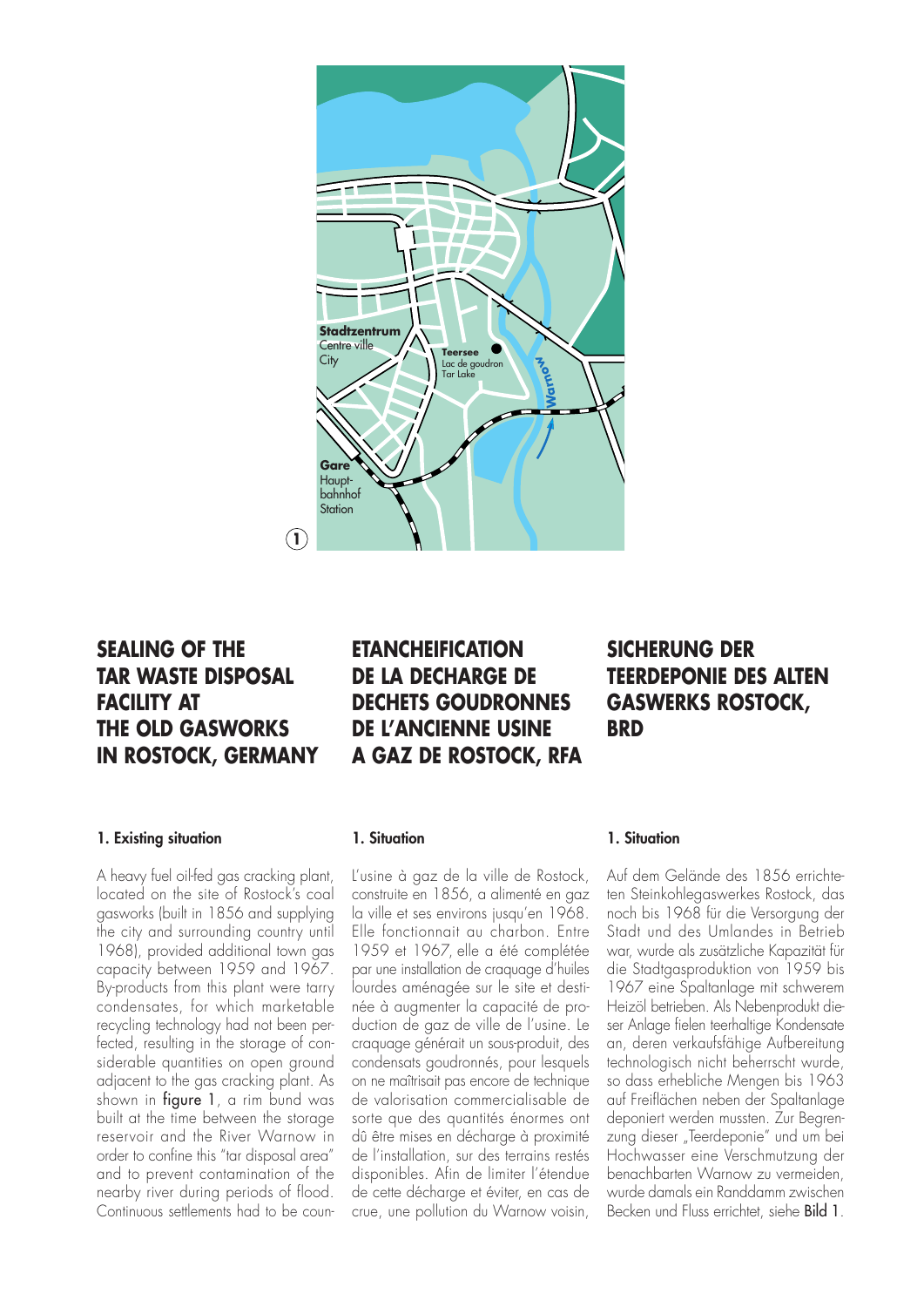tered by placing fill material over the body of the bund on several occasions over the years.

During recent inspection of the rim bund, unusual settlements were noted. These were due to large peat and mud subsoil layers up to 15 metres deep. A more detailed geotechnical survey undertaken subsequently showed that the bund was unstable and that supplementary fill material or flooding of the Warnow could lead to its failure. The resulting risk entailed the toxic substances escaping and reaching the drinking water inlet located some 500 metres upstream on the river. This would have endangered the drinking water supply for the City of Rostock.

This tar lake, containing 12,000 m<sup>3</sup> of tar sludge with a very high naphthalene and phenol content, is considered Rostock's largest and most dangerous polluted site.

une digue périphérique avait été réalisée entre le bassin et le fleuve (figure 1). Les tassements permanents de cette digue ont dû être régulièrement compensés, au fil des ans, par des rechargements.

Des tassements exceptionnels de la digue avaient été constatés lors d'une récente visite de contrôle. Ces tassements sont liés à la présence, à droite de la digue, de couches de tourbe et de vase pouvant atteindre 15 m d'épaisseur. Une étude géotechnique plus poussée a alors été réalisée et a montré que la digue n'était pas stable et qu'un remblaiement ou un épisode de crue du Warnow pouvaient conduire à la rupture de celle-ci. De ce fait, des substances toxiques risquaient d'être entraînées jusqu'au point de captage d'eau potable situé 500 m en amont, mettant alors en péril l'alimentation en eau potable de la ville de Rostock.

Le «lac de goudron» de Rostock, avec ses 12 000 m<sup>3</sup> de boues goudronnées à teneur élevée en naphtalènes et en phénols, constituait le site pollué le plus important et le plus dangereux jamais rencontré à Rostock.

Die ständig auftretenden Setzungen mussten durch Nachschüttungen des Dammkörpers im Abstand von mehreren Jahren ausgeglichen werden.

Bei einer rezenten Inspektion des Dammes wurden außergewöhnliche Setzungen festgestellt. Diese sind bedingt durch die bis 15 m mächtigen unterlagernden Torf- und Muddeschichten. Eine daraufhin erfolgte genauere geotechnische Untersuchung ergab, dass der Damm nicht standsicher ist und Nachschüttungen oder Hochwasserereignisse der Warnow zum Dammbruch führen könnten. Dadurch bestand die Gefahr dass Giftstoffe ausgetragen werden und bis zur 500 m flussaufwärts gelegenen Trink wasserentnahmestelle gelangen. Dadurch wäre die Trinkwasserversorgung der gesamten Hansestadt Rostock gefährdet.

Mit einem Inhalt von 12 000 m<sup>3</sup> Teerschlamm mit einem hohen Gehalt an Naphthalinen und Phenolen stellte der Teersee Rostocks größte und gefährlichste Altlast dar.

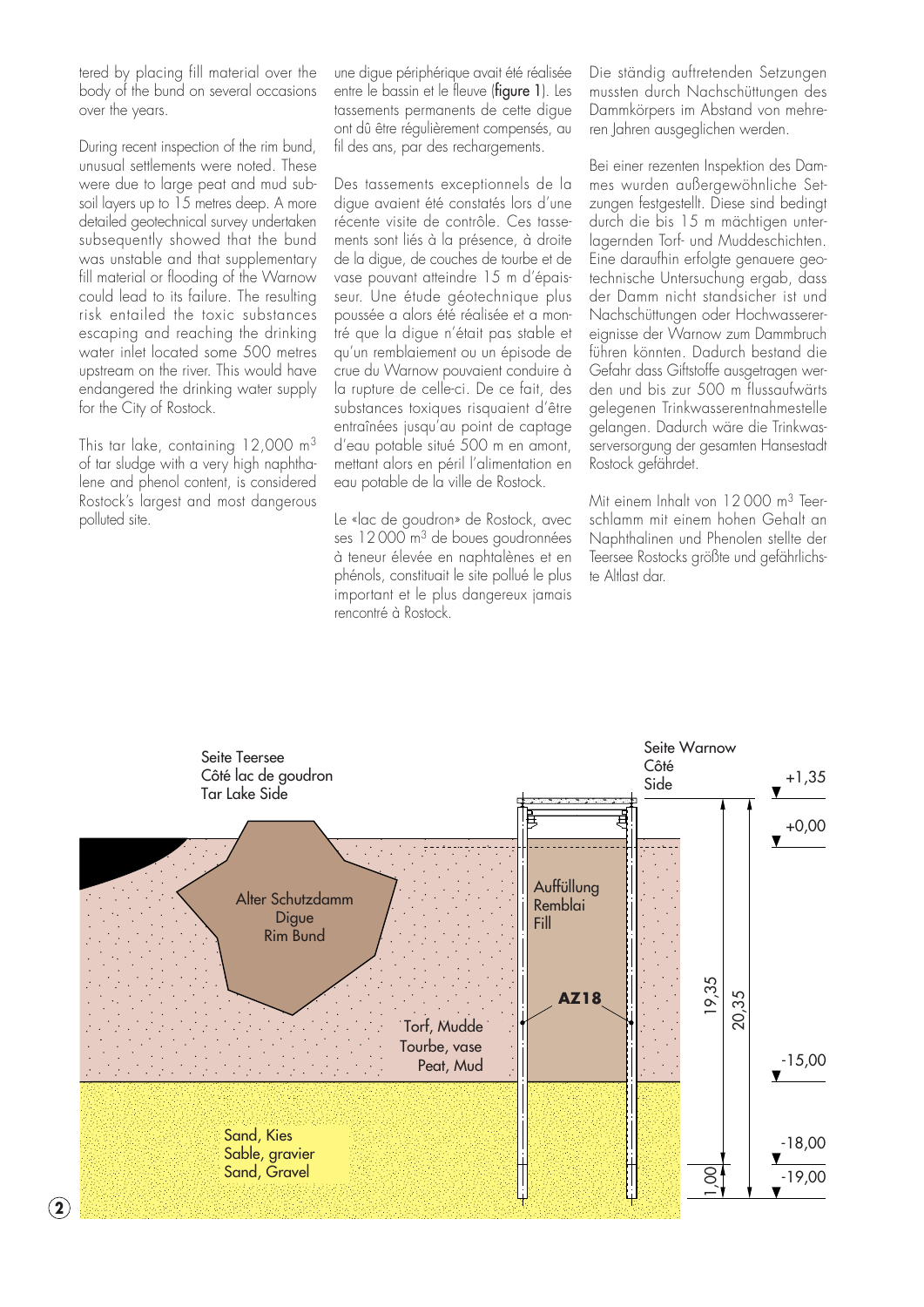### 2. Design

The site owner, Stadtwerke Rostock AG, noted the danger and immediately initiated the necessary construction measures with the aim of warding off the danger in the short term. Because of the exceptional degree of urgency, design, official clearances and the call for tenders were all completed in only 3 months. The Engineer opted for sealing off the tar lake from the Warnow by means of a 300 metres long double sheet-pile wall, as shown in figure 2. The seepage cut-off function of the sheet-pile wall was to be enhanced by the following measures:

- backfilling of the volume between the two sheet-pile walls with low permeability material,

- sealing of the top 4 metres of the interlocks on the disposal area side using a bituminous sealant.

The structure was terminated by a sheet-pile crosswall which acts as an abutment to the adjoining bund.

A waling and strut arrangement was incorporated at the top of the sheetpile walls, as shown in figure 3. This system transfers the loads resulting from earth and hydrostatic pressures and prevents movement at the tops of the sheet-pile walls. Construction of the sheet-pile walls was completed by an HE 120 M section providing support for the precast concrete elements. This

### 2. Etudes

Une fois le danger constaté, la société propriétaire des terrains, Stadtwerke Rostock AG, a réagi immédiatement; son objectif était de lancer très rapidement les travaux nécessaires pour parer au danger. Compte tenu de l'urgence extrême de ceux-ci, les études, la procédure de déclaration d'utilité publique et l'appel d'offres ont été réalisés en seulement 3 mois. Le bureau d'études a opté pour une solution consistant à isoler le lac de goudron du Warnow au moyen d'un double rideau de palplanches de 300 m de long (figure 2). L'étanchéité de l'écran a été réalisée:

- par un remblaiement de l'espace entre les deux rideaux au moyen d'un matériau de faible perméabilité;

- par une étanchéification, à l'aide d'un produit bitumineux, des serrures des palplanches situées côté décharge (sur les 4 m supérieurs des barres).

L'ouvrage se termine par un rideau transversal contre lequel vient s'appuyer la digue. Un système de liernes et de butons en tête du double rideau (figure 3) transmet les efforts résultant de la poussée des terres et de la pression hydrostatique et empêche le déplacement des palplanches en tête. Le couronnement de l'ouvrage en palplanches est constitué par un profilé HE 120 M, qui sert de support pour recevoir les composants préfabriqués en béton

### 2. Planung

Nach Feststellung der Gefährdung reagierte die für das Gelände zuständige Stadtwerke Rostock AG sofort, mit dem Ziel sehr kurzfristig die zur Gefahrenabwehr notwendigen baulichen Maßnahmen einzuleiten. Bedingt durch die hohe Dringlichkeit wurde die Planung, das Planfeststellungsverfahren und die Ausschreibung in nur 3 Monaten durchgezogen. Die Planer entschieden sich für eine Abschottung des Teersees gegenüber der Warnow durch eine 300 m lange doppelwandige Spundwand, siehe Bild 2. Es war geplant die Dichtfunktion des Spundwandbauwerks durch folgende Maßnahmen zu erhöhen: - Verfüllung des Zwischenraumes zwi-

schen den beiden Wänden durch Material mit geringer Durchlässigkeit;

- Dichten der deponieseitigen Spundwandschlösser im oberen Be reich über 4 m mit einer bituminösen Schlossdichtung.

Den Abschluss des Bauwerkes bildet ein Querschott in Spundwand, welches ebenfalls als Widerlager für den Anschlussdamm dient. Am Kopf der Spundwände wurde eine Gurtung mit gegenseitiger Absprießung vorgesehen, siehe Bild 3. Diese überträgt die aus Erd- und Wasserdruck resultierenden Kräfte und verhindert die Verschiebung der Spundwandköpfe. Den Abschluss der Spundwandkonstruktion bildet ein

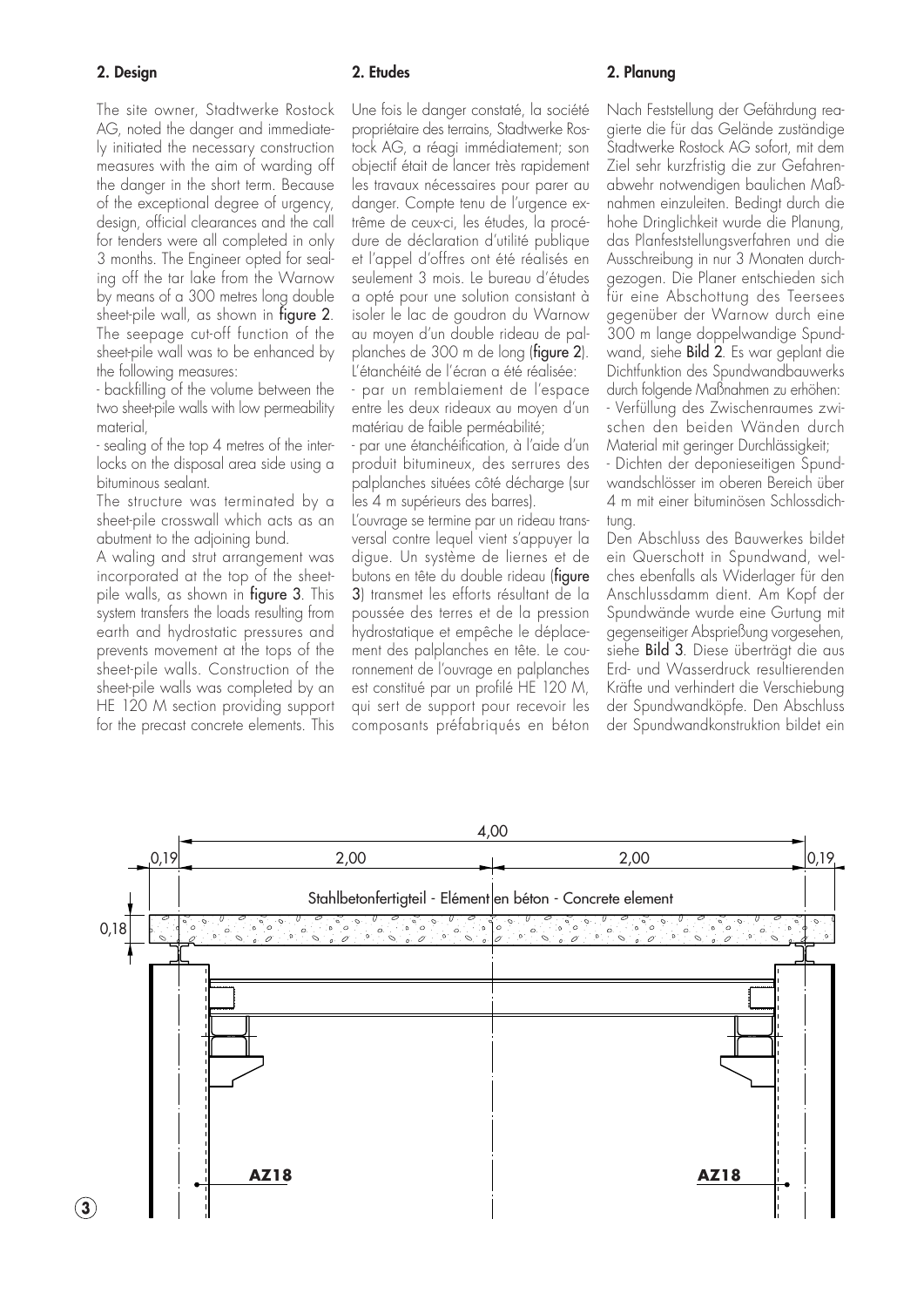design enables the double sheet-pile wall structure to be used as inspection access for pedestrians or vehicles and, if necessary, as a working platform during future rehabilitation work.

High cost-effectiveness, safe storage of the tar waste and, above all, the short construction time were decisive factors in the choice of a steel sheet-piled solution.

armé. Ainsi, l'ouvrage en palplanches peut également être utilisé comme chemin de ronde accessible aux piétons et aux véhicules et pourra même servir, le cas échéant, pour les interventions ultérieures dans le cadre de travaux de réhabilitation de la décharge.

La rentabilité économique, la sécurité du confinement des matériaux mis en décharge, et surtout la durée réduite des travaux, ont été déterminants dans le choix de la solution «palplanches».

HE 120 M-Profil, welches als Auflager für die Stahlbetonfertigteile dient. Dadurch gelang es die Spundwandkonstruktion als begeh- und befahrbaren Kontrollsteig nutzbar zu machen, erforderlichenfalls auch für späteren Technikeinsatz im Zusammenhang mit Sanierungsarbeiten.

Die hohe Wirtschaftlichkeit, die sichere Verwahrung des Deponiegutes und vor allem die kurze Bauzeit waren ausschlaggebend für die Wahl der Spundwandlösung.

### 3. Construction

In order to avoid endangering the existing rim bund, the specification called for a percussion driving test. The aim of this test was to establish a driving method which would, on the one hand, allow rapid piling progress and would, on the other hand, preclude vibrations dangerous to the earth bund which had to be preserved during construction. Three 17 metres long AZ18 double piles were supplied for this driving test. An MS-16 HFV hanging vibratory hammer, incorporating a resonance-free starting device, was used, as depicted in figure 4. During the driving period lasting approximately 3 minutes, vibrations were recorded at different points on the bund, as shown in figure 5. Maximum horizontal particle velocities of between 0.06 and 0.22 mm/s effectively dispelled any

#### 3. Exécution

Afin d'exclure toute menace pour la digue existante, le cahier des charges prévoyait la réalisation d'un essai de vibrofonçage. L'objectif de cet essai était de déterminer le mode de fonçage qui permettrait une progression rapide des travaux tout en excluant les vibrations dangereuses pour cette digue en terre dont l'intégrité n'était pas garantie. L'essai a été réalisé sur trois palplanches doubles AZ18 de 17 m de long, à l'aide d'un vibrateur (MS-16 HFV) suspendu équipé d'un dispositif de démarrage sans résonance (photo 4). Au cours du fonçage, qui durait environ 3 minutes, les vibrations ont été mesurées en plusieurs points de la digue (photo 5). Les valeurs maximales des vitesses particulaires horizontales enregistrées étant comprises entre 0,06 et 0,22 mm/s, toute menace

### 3. Ausführung

Um eine Gefährdung des bestehenden Randdammes auszuschließen war im Lastenheft eine Proberammung vorgesehen. Ziel der Proberammung war es das Einbringverfahren zu ermitteln, das einerseits einen schnellen Rammfortschritt erlaubt und andererseits für den zu diesem Zeitpunkt noch benötigten Erddamm gefährliche Erschütterungen auszuschließen. Zur Proberammung waren 3 AZ18 Doppelbohlen von 17 m Länge vorgesehen. Zum Einsatz kam ein Vibrator (MS-16 HFV) mit resonanzfreiem Anlauf welcher freireitend betrieben wurde, siehe Bild 4. Während des etwa dreiminütigen Abteufvorganges wurden die Schwingungen an verschiedenen Punkten des Dammes gemessen, siehe Bild 5. Es ergaben sich dabei maximale horizontale Schwinggeschwindigkeiten zwischen





**4**  $(5$ 

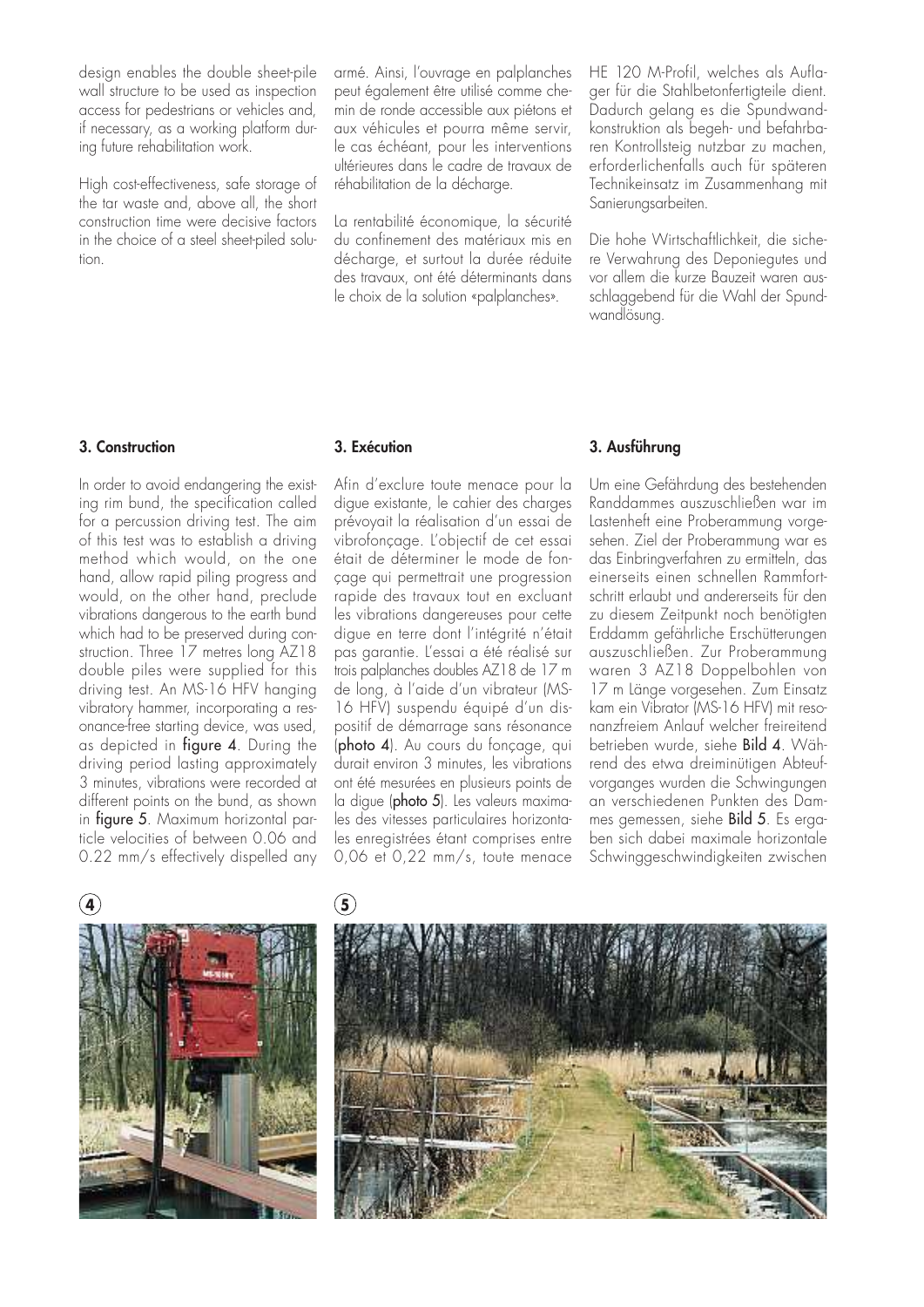risk to the bund. As a result, vibrational driving was accepted and permanent works construction could commence. Vibration measurements recorded during construction confirmed the driving test results.

Delivery of the sheet-piles in 50 lorry loads would have caused traffic chaos in Rostock and it was for this reason that most of the tonnage was delivered by rail using existing branch railway lines to the gasworks.

Due to existing nature conservation requirements, the working area was limited to the area between the lines set out for the sheet-pile walls, thereby acting as a working platform for plant and as a supply route for sheetpiles and structural steel sections to be incorporated in the works, as shown in figures 6 and 7. The construction method retained was perfectly suited to a linear project, as shown in figure 8, leading to the successful result that the works were completed in only 2 months. But the high effectiveness of the AZ18 sheet-piles, amongst other factors due to a 1.26 metre system width per double sheet-pile, also contributed significantly to the project's success.



 $\left( 6\right)$ 

pour la digue pouvait être exclue. Le vibrofonçage a donc été autorisé et le feu vert donné pour le démarrage des travaux. Les mesures de vibrations effectuées au cours de ceux-ci ont confirmé les résultats de l'essai.

L'approvisionnement en palplanches aurait nécessité une cinquantaine de poids lourds et aurait conduit à de gros  $0,06$  und  $0,22$  mm/s, so dass eine Gefährdung des Dammes ausgeschlossen werden konnte. Demzufolge wurde die Vibrationsrammung für die Arbeitsaufnahme freigegeben. Die baubegleitend durchgeführten Schwingungsmessungen bestätigten die Ergebnisse des Rammversuches.

Der Antransport der Spundbohlen mit 50 LKWs hätte zu einem mittleren Verkehrschaos in Rostock geführt. Der Großteil der Tonnage wurde deswegen per Bahn über die bestehende Gleisanlage des Gaswerks angeliefert.

Bedingt durch naturschutzrechtliche Festlegungen beschränkte sich das Arbeitsfeld auf die abgesteckte Spundwandtrasse, so dass diese als Geräteplattform und als Nachschubweg für die einzubringenden Bohlen und Stahlprofile diente, siehe Bilder 6 und 7. Die gewählte Arbeitsweise war der Linienbaustelle optimal angepasst, mit dem Erfolg, dass das Bauwerk in nur 2 Monaten fertiggestellt werden konnte, siehe Bild 8. Zu diesem Erfolg trug aber auch in nicht unerheblichen Maße die hohe Wirtschaftlichkeit der AZ 18-Spundbohlen bei, welche u. a. durch eine Systembreite von 1,26 m pro Doppelbohle erreicht wird.

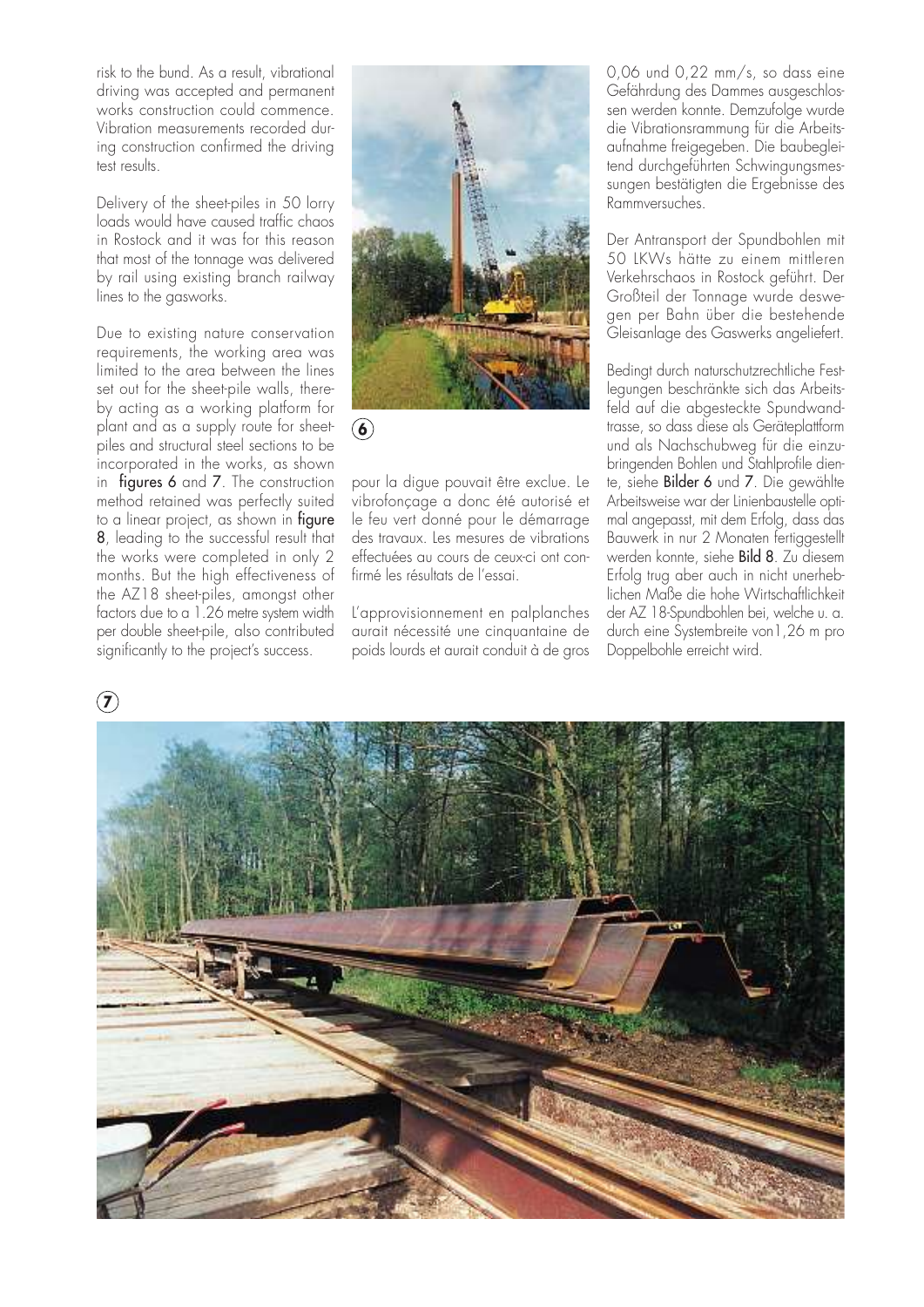For this construction project, ProfilARBED supplied a total of 1,300 tonnes of 16 to 20.35 metres long AZ18 sheet piles.

problèmes de circulation dans Rostock. Aussi la majeure partie du tonnage a-t-elle été acheminée par chemin de fer grâce aux branchements existants de l'ancienne usine à gaz.

Des mesures de protection de l'environnement limitaient l'emprise des travaux à la zone comprise entre les lignes d'implantation des deux rideaux de sorte que celle-ci a été utilisée comme plate-forme pour le matériel et comme voie d'approvisionnement des palplanches et des profilés (photos 6 et 7). Le mode d'exécution retenu était parfaitement adapté au chantier linéaire, ce qu'a démontré le court délai d'exécution: deux mois seulement (photo 8). La rentabilité élevée des palplanches AZ 18, avec entre autres, une largeur utile de 1,26 m par paire, a contribué de manière non négligeable à ce succès.

Pour ce chantier, un total de 1 300 t de palplanches AZ18 de 16 à 20,35mde long, a été fourni par ProfilARBED.

Für das Bauvorhaben wurden insgesamt 1300 t AZ18-Spundbohlen von ProfilARBED in Längen von 16 m bis 20,35 m geliefert.



Owner: Stadtwerke Rostock, AG Consulting Engineer: MONTRA GmbH Bauplanung, Rostock Contactors: TIAS Tiesler Tief- and Hochbau GmbH, Rostock Construction period: 04-06/97

Maître d'ouvrage: Stadtwerke Rostock, AG Bureau d'études: MONTRA GmbH Bauplanung, Rostock Entreprise: TIAS Tiesler Tief- und Hochbau GmbH, Rostock Période d'exécution: 04-06/97

Bauherr: Stadtwerke Rostock, AG Planungsbüro: MONTRA GmbH Bauplanung, Rostock Ausführung: TIAS Tiesler Tief- und Hochbau GmbH, Rostock Bauzeit: 04-06/97